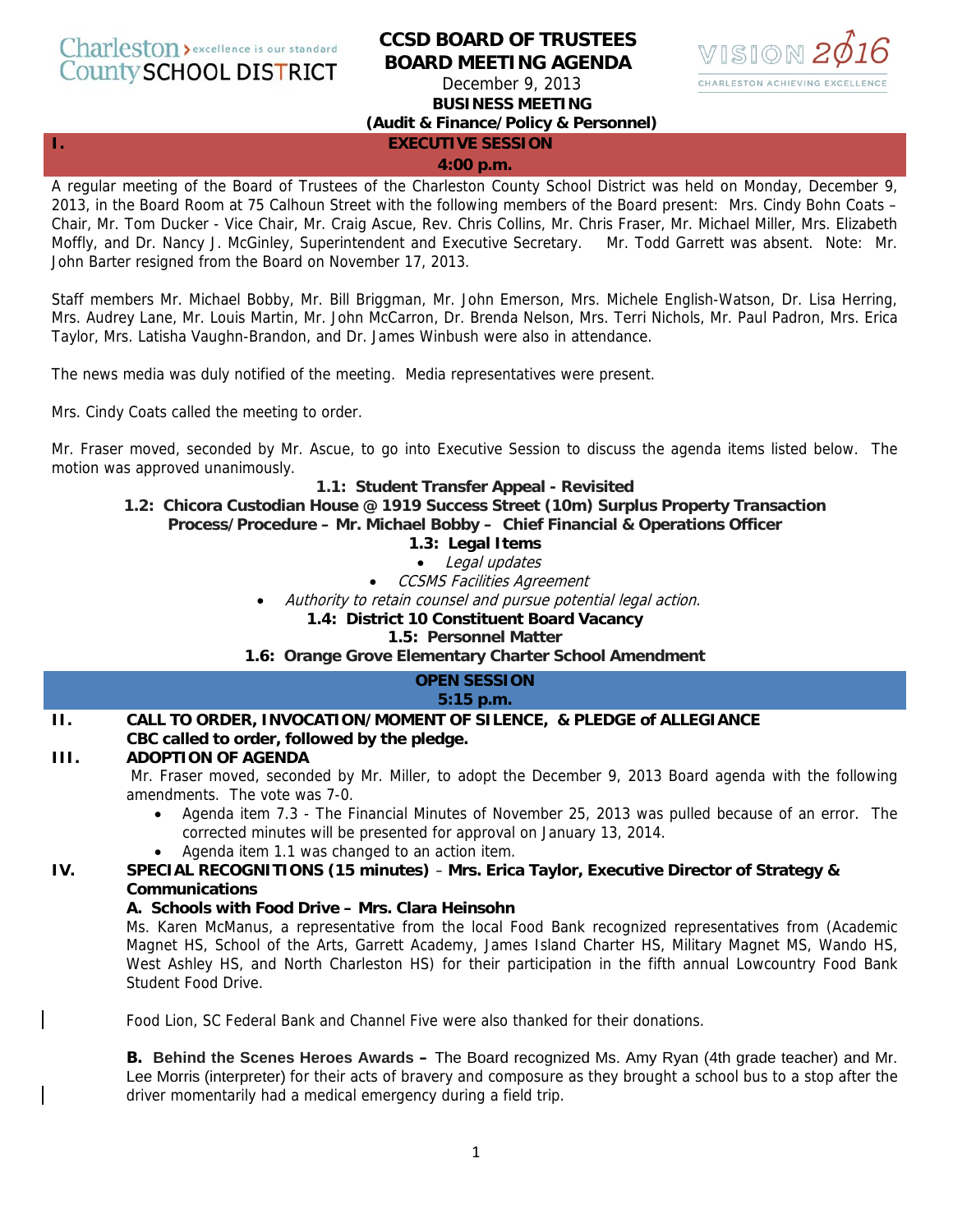# **V. SUPERINTENDENT'S REPORT – Dr. Nancy J. McGinley, Superintendent of Schools**

Dr. McGinley shared the following:

- The two Pinckney Elementary School staff members were commended for their acts of bravery during a field trip.
- Wando HS was awarded \$25,000 by State Farm Insurance for the thousands of safe driver commitments made by students at Wando HS. Wando was one of 100 high schools nationwide selected and the only school in South Carolina chosen.
- The tenth annual Principal for a Day Recognition breakfast was held Friday. The purpose of the event is to help business leaders understand day to day operations of a school. This event creates sustainable business partnerships with CCSD schools.
- Dr. McGinley spoke of the progress with the BRIDGE project. After stating that the negative comments circulating about BRIDGE are not supported by facts, she encouraged everyone to visit the district's website to learn more about the BRIDGE project.

# **VI. VISITORS, PUBLIC COMMUNICATIONS**

- 1. Mr. John Clendaniel addressed the Board about the request to expand Orange Grove Charter Elementary School to include the middle level. He spoke about the school's accomplishments over the years and urged the Board to approve the request.
- 2. Mr. Julian Smith addressed the Board about the Cooper River Bridge Run. The event supporters are working with CCSD staff to improve the Kids Run event. Board members received a packet of information about the event and a letter from the three mayors requesting that students have time off from school to participate.
- 3. Ms. Christina Osborne with Wonderfest addressed the board about the Kids Run Wonderfest program.
- 4. Ms. Jill Rittenhouse, a wellness coordinator at Jennie Moore ES, addressed the Board about the Kids Run event and promoting healthy lifestyles. She urged the district to consider allowing students a half day away from school to participate in the run for the 2015 school year and future years.
- 5. Mr. Mohammed Idris addressed the Board about a race-related statement made by Mr. Howie Comen in the Chronicle newspaper.
- 6. Mr. Bill Standfield, CEO of Metanoia, addressed the Board about the Chicora House located at 1919 Success Street to convert it to a home for students in the neighborhood. If a profit is made, they will convert it back to the community. He urged the Board to consider the request.
- 7. Mr. Thomas Colleton, Chair of the District 1 Constituent Board, spoke about the water quality at Lincoln HS and St. James Santee since Hurricane Hugo that was recently corrected. Mr. Colleton also mentioned and issue with the culinary equipment for Lincoln. He said while the equipment was ordered, other things must be done before they are able to do the installation. He also spoke about the Rising Star Organization and CCSD's proposal to dissolve the program. Mr. Colleton urged the board to reconsider and allow The Rising Star program to remain open for working parents who need the program. Mr. Bobby was asked to further investigate the proposal to resolve the issues with Rising Star program.

# **VII. APPROVAL OF MINUTES/EXECUTIVE SESSION AGENDA ITEMS**

# **7.1: Open Session Minutes of November 25, 2013**

- Mr. Fraser moved, seconded by Mr. Miller, to approve the Open Session minutes of November 25, 2013. The vote was 7-0.
- **7.2: Executive Session Action Items of December 9, 2013**
- The Board voted on the following executive session action items of December 9, 2013:

# **1.1: Student Transfer Appeal - Revisited**

The Board revisited a student transfer appeal that was brought before the Board earlier. Rev. Collins moved, seconded by Mr. Ascue, to approve the student transfer request. The vote was 7-0.

**1.2: Chicora Custodian House @ 1919 Success Street (10m) Surplus Property Transaction Process/Procedure – Mr. Michael Bobby – Chief Financial & Operations Officer** Mrs. Moffly moved, seconded by Mr. Miller, to approve an amended motion to enter negotiations with Metanoia to market the house at the appraised value and that the district gets the appraised value as is with the proceeds going back to Chicora ES. The vote was 6-1 (Coats opposed).

Also, Mrs. Coats said Metanoia will pay all of the district's legal costs for the transaction and if they have a secure positive cash flow after the sale of the house, it would be reinvested into their redevelopment for affordable housing.

# **1.3: Legal Items**

The Board received legal updates in Executive Session.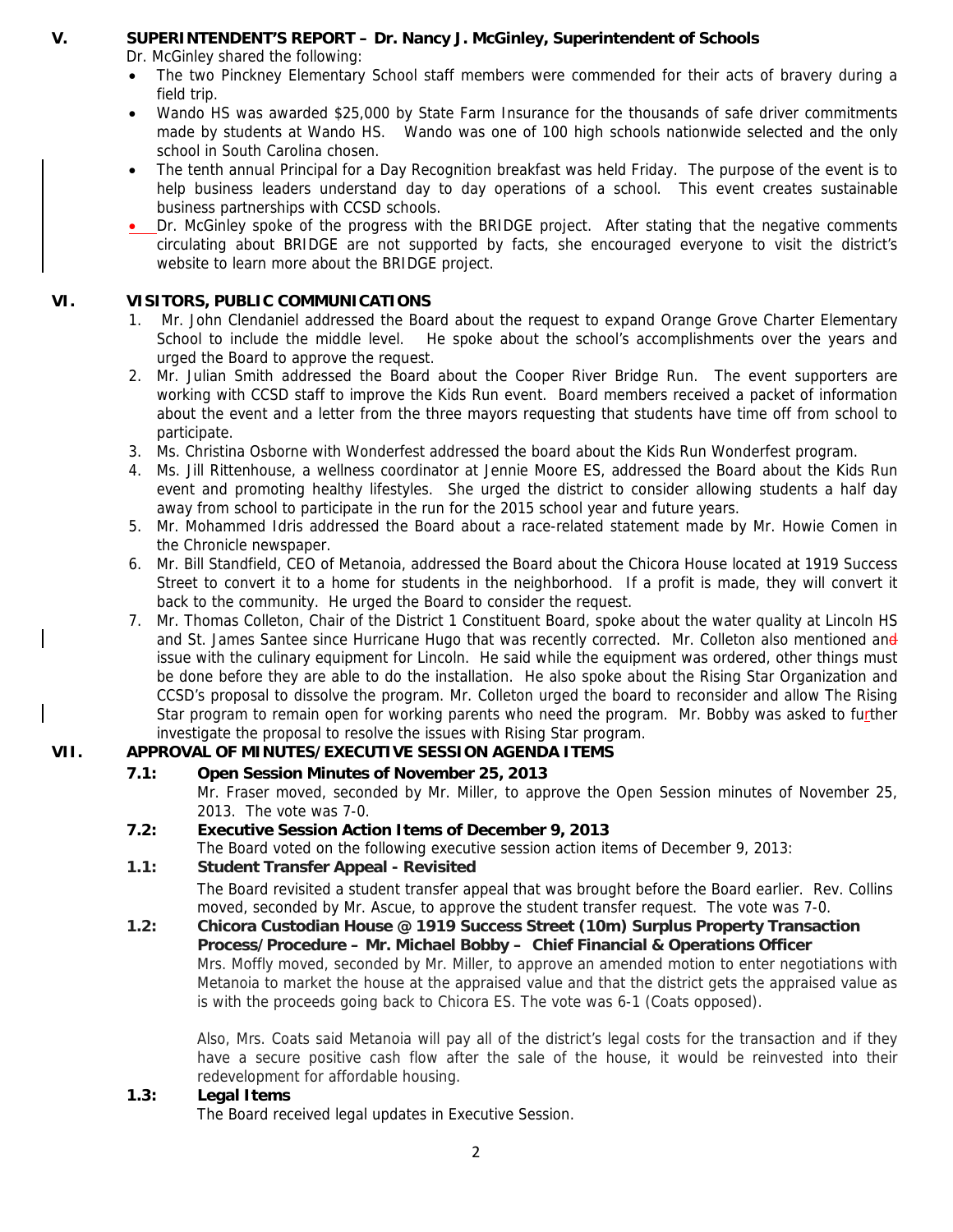Mr. Fraser moved, seconded by Mr. Ducker, to authorize staff to retain counsel and authorize the District to pursue legal action if necessary. The vote was 7-0.

# **1.4: District 10 Constituent Board Vacancy**

Mr. Fraser moved, seconded by Mr. Miller, to approve the recommendation to appoint Ms. Jane L. Daniels to the District 10 Constituent Board vacancy. The vote was 7-0.

#### **1.5: Personnel Matter**

The Board and the Superintendent discussed an employee issue in Executive Session. No action was taken.

#### **1.6: Orange Grove Elementary Charter School Amendment**

Mrs. Moffly moved, seconded by Rev. Collins, to amend the Orange Grove ES charter for the 2016-17 school-year to allow the school to consider expanding to middle grades. The vote was 7-0.

The recommendation from staff asked the board to consider three things relative to the OGESC request:

- 1. No additional grades may be added to the current campus.
- 2. The school district has no responsibility to fund, build, furnish or maintain the campus of the middle school now or in the future.
- 3. That the plan for funding and maintaining the new campus is financially sound and will be sustained within the revenues that are illustrated in the projected and future budgets.

Mrs. Coats said she would like to see more engagement in the community.

Mr. Ascue requested approval with Orange Grove Charter ES going back before the Strategic Education Committee on Dec. 11<sup>th</sup> with the corrected date and budget information so they could have approval in January. Mr. Fraser asked for confirmation that they are talking about the 2016 school year. After discussion, Mr. Ascue withdrew his amendment.

Mr. Miller asked if the middle school would be located at a different site in a different zone. Then he asked which students the school will serve. Mr. Clendaniel said they would have to give students preference from the original attendance zone first. Attendance zones would not matter. The original zone would be their priority. Mrs. Coats asked about the 20:1 teacher/ student ratio. The principal said the school could cover it in their budget. Mrs. Coats reminded him that state funds would not cover the 20:1 student ratio in their budget. The principal said the charter school had the funds needed to handle make it happen.

Mr. Ascue asked about the new facility. Principal said, at this time, he was uncertain if they would lease, retrofit or build a facility. However, it would be determined after the board approved the recommendation for to expand to middle school.

Mr. Clendaniel responded to questions from Rev. Collins about public meetings held to share the recommendation. He said while it was listed on their public meeting agenda, there hasn't been a community meeting. However, he contacted the District Office about it and it is on their website and has been shared with the community. Rev. Collins asked when the school would open. The principal said 2015-16. Rev. Collins asked about their timeline. Principal said approval was needed to proceed with plans.

Mr. Ducker said the amended budget says FY 2017. The principal said the budget aligns with the school plan. However, if they can make it happen earlier, they will. Mr. Ducker asked where adjustments were made in the amended budget for the Middle school pullout. The principal said the adjustment was made with the lease pull out. Also, adjustments were made on the expense side, preparing for the worst, hoping for the best with a 2% increase per year per pupil. Mr. Ducker asked about the school's consultant. The principal said Ms. Kelly Mosier. Mrs. Coats said the document would have to be corrected to reflect the 2016-17 school year.

# **7.3: Financial Minutes of November 25, 2013 - Pulled**

The Financial minutes of November 25, 2013 were pulled. Therefore, no action was taken.

**VIII. CAE UPDATE** 

# **8.1: A. Workers Compensation Data Trends – Ms. Dana Enck**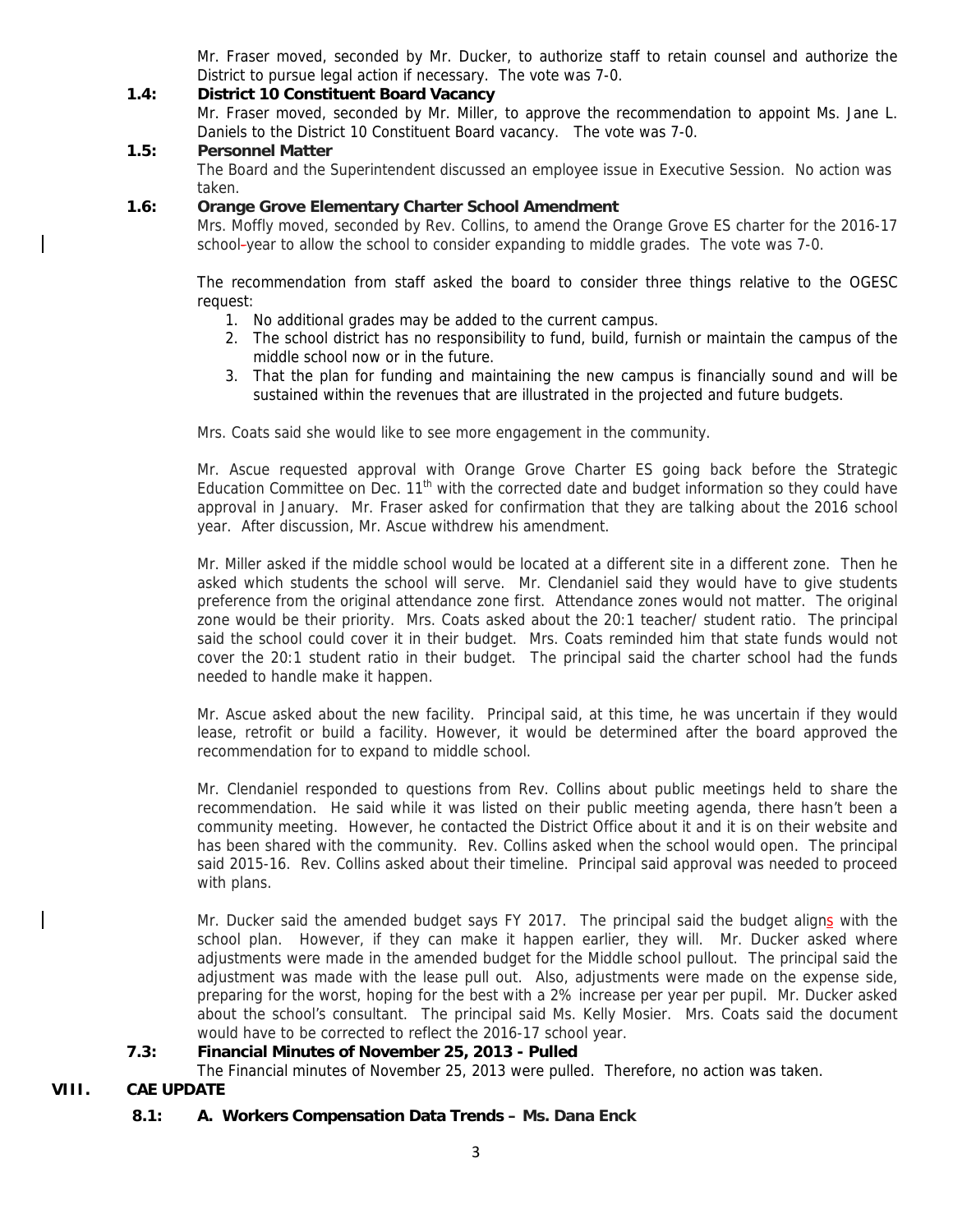Ms. Dana Enck presented the following information on Workers Compensation Data Trends.

- The Audit and Finance Committee requested an analysis of workers' compensation data trends, combined with recommendation for future action.
- The objectives of the presentation were to:
	- o Provide a 5 year snapshot of claim trends—financial, occupational and casual
	- o Identify cost drivers, risk gaps and subsequent mitigations
	- o Propose future strategies for targeting identified risk gaps, reducing the total cost of risk for the District.
- The total reports of injury have decreased in 5 years by both severity and total, thereby reducing the number of days lost from work.
- The total Workers' Compensation Program expenditures for FY09, FY12 and FY13 were provided.
- The expense costs, medical expenditures, settlement cost, and cost of lost time for FY-2009 -2013 were highlighted.
- Actions resulting in reduced lost time were identified.
- The data on the number of workers' compensation claims by occupation and total incurred cost of claims by job classification was provided for five years.
- Injury types based on job classification were provided along with the financial impact based on the type of injury.
- Information on the most injured body parts was provided by job categories.
- Information on trainings provided, causes of accidents and what could be done to prevent it were also provided along with a strategy to contact injured employees.
- The total cost of risk for workers' compensation, mitigation programs in place, challenges with the Workers' Compensation Program, and goals for the Workers' Compensation program were highlighted.
- Most medical claimants are usually claimant friendly.
- The district is required to adhere to the recommendation of doctors.
- The system is built so that most injured employees don't really need to hire attorneys.
- It is important for job descriptions to be tailored to the job.
- The drug testing policy was approved last year.
- The installation of security cameras has been helpful in substantiating injuries.

# Questions and Comments from the Board:

Rev. Collins asked about the Risk Management staff and the cost of operations. Ms. Enck said the office is allocated 2.5 points for staff. Her position is .5. Rev. Collins asked about costs to district for settlements. Ms. Enck said the insurance doesn't kick in until the district reaches \$700,000.

Mr. Ducker asked about the number of claims in comparison to the number of employees. Ms. Enck said the district is at 1%.

Mr. Ascue asked about goals. Ms. Enck shared details about alternate employment offers for injured employees.

# **IX. MANAGEMENT REPORT(S)**

There were no management reports to come before the Board.

# **X. COMMITTEE REPORT(S)**

# **10.1: Audit & Finance Committee**

No actions were taken by the Strategic Education Committee. The next Audit and Finance meeting is Monday, January 6, 2014.

# **A. Audit & Finance Committee Update**

There were no Audit & Finance Committee Updates to come before the Board.

# **10.2: Policy Committee – Mr. Chris Fraser**

# **A. Policy Committee Update**

The Board received information from the Policy Committee and provided input on the following: -Items that are currently before the committee that have not been brought forward to the Board; -Future topics the committee plans to bring forward; and -What is needed to move the item forward?

Mr. Fraser said the next Policy Committee meeting is December 11, 2013. CCSD Staff members are in an ongoing project of reviewing existing policy and proposing changes to the Policy and Personnel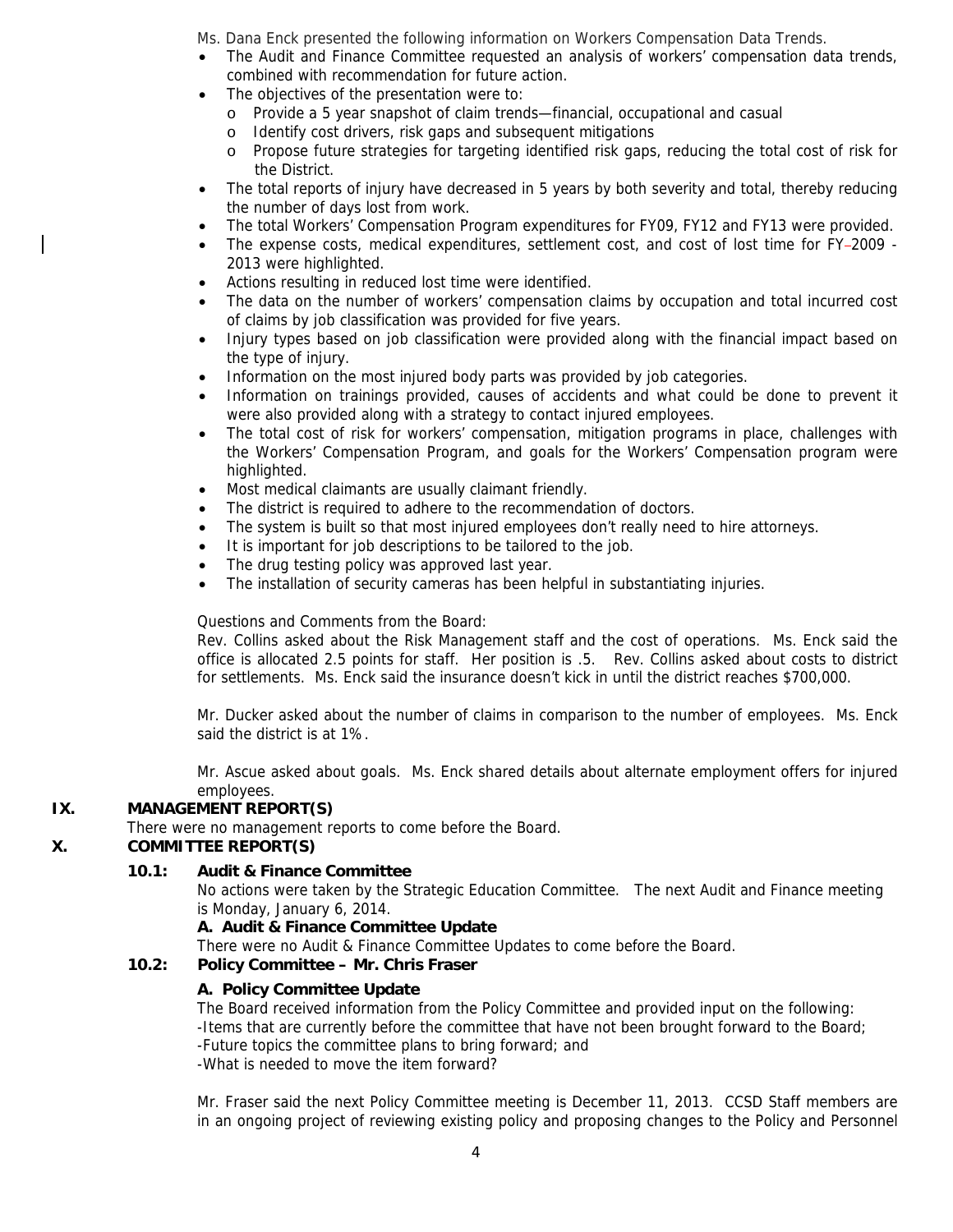Committee. A summary of the contents of each section of existing policy manual and a summary of the contents of existing policies was provided. The comprehensive collection of School Board Governance and Operations policies (section B) and the Personnel Policies (section G) were excluded.

- A. Foundations and Basic Commitments
- B. School Board Governance and Operations
- C. General School Administration
- D. Fiscal Management
- E. Support Services
- F. F. Facilities Planning and Development
- G. Personnel
- H. Instruction
- I. Students
- J. School-Community-Home Relations
- K. Education Agency Relations

Mrs. Coats asked if all policies with recent revisions were accurate on the website and who is in charge of seeing that this is done.

#### **B. Accommodation for Nursing Mothers**

Mr. Fraser moved, seconded by Mr. Ascue, to approve the first reading of the Accommodation for Nursing Mothers policy. The vote was 7-0.

Mrs. Coats asked if the new version eliminated the district purchasing or providing equipment for the nursing mothers and refrigerators.-

#### **C. JFABC - Student Transfers**

Mr. Fraser moved, seconded by Mr. Ascue, to approve the first reading of policy JFABC – Student Transfers. The vote was 7-0.

#### **D. JFAB - Non-Resident Students**

Mr. Fraser moved, seconded by Mr. Ascue, to approve the first reading of policy JFAB – Non Resident Students. The vote was 7-0.

Mrs. Coats asked if this version removes the language regarding children of employees and states that children of employees are covered in JFAB.

#### **E. Policy DD – Funding Proposals, Grants and Special Projects**

Mr. Fraser moved, seconded by Mr. Ascue, to approve the first reading of policy DD – Funding Proposals, Grants, and Special Projects. The vote was 7-0.

Mrs. Coats asked for a clearly defined process for reporting of grants for management purposes. She said the policy should reflect the frequency and estimated time frame for board members to receive grant information. That would reflect the responsibility and accountability for reporting to the superintendent. Mr. Fraser said it would be done annually. Also, he said the board doesn't want to know about all grants. However, for a million dollar grant, the board would have to give staff permission before it's applied for.

#### **F. New Policy – Transfer of Children of Employees**

Mr. Fraser moved, seconded by Mr. Ascue, to approve the first reading of the new policy, Transfers of Children of Employees. The vote was 7-0.

Rev. Collins asked about the policy. Mr. Fraser said there is a policy for those students that live in the district and one for non-residents.

Mrs. Moffly asked about transfer requests for children of employees. Mr. Fraser said they would be considered where space is available.

#### **G. BDG – Staff Attorney/Outside Legal Services**

Mr. Fraser moved, seconded by Mr. Ascue, to approve the second reading of policy BDG – Staff Attorney/Outside Legal Services. The vote was 7-0.

Rev. Collins asked about costs associated with the Legal Office. Mr. Fraser said it was brought to the board earlier with the number of attorneys hired by General Counsel. He said an annual report will also be provided by General Counsel. Rev. Collins asked if there was a way to monitor funds earlier.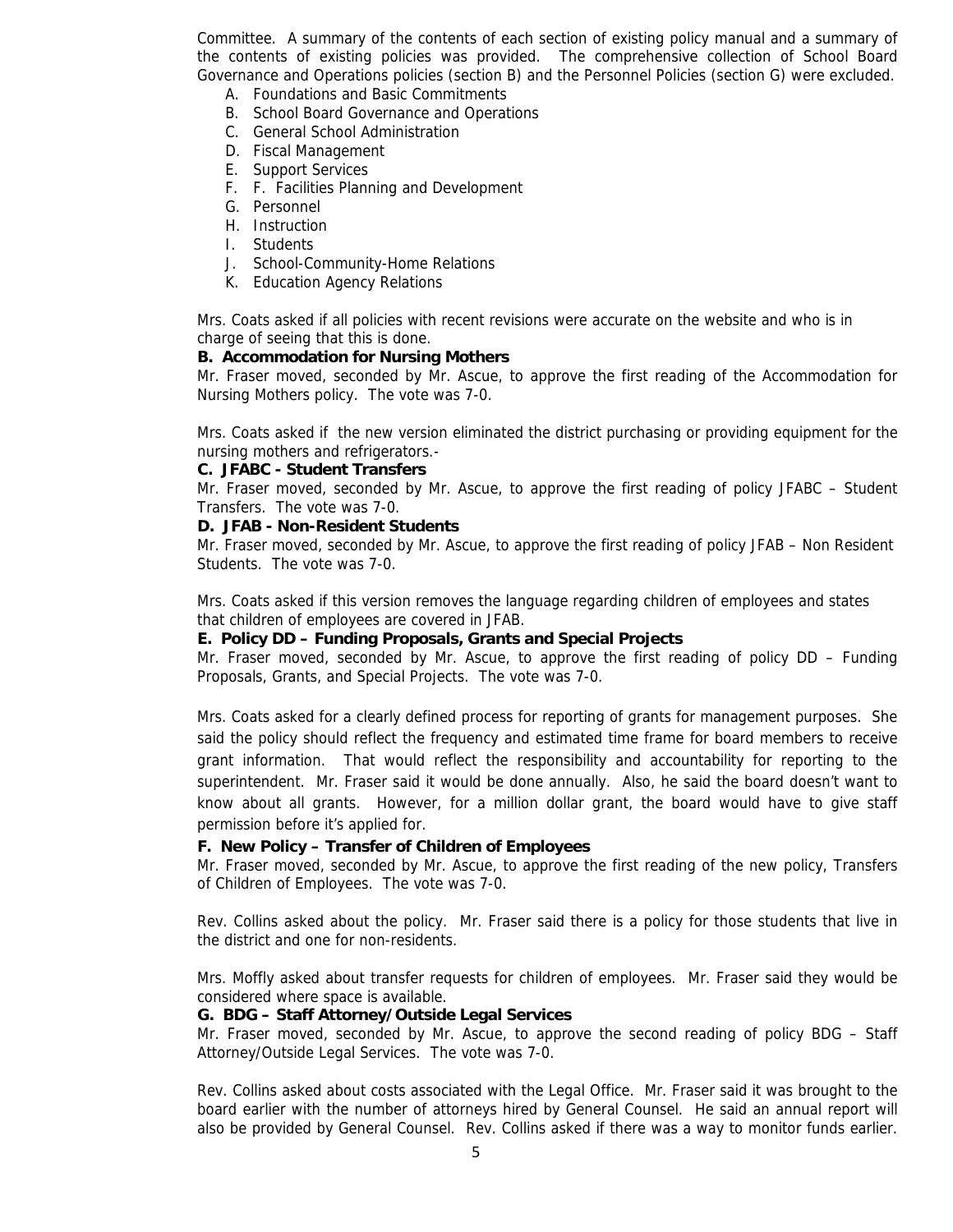Mr. Fraser said the Board policy was done to address concerns. Also, he said most of the amount spent is paid by insurance.

#### **10.3: Strategic Education Committee – Mr. Michael Miller**

No actions were taken by the Strategic Education Committee.

#### **A. Strategic Education Committee Update**

The Board received information from the Strategic Committee and provided input on the following: -Items that are currently before the committee that have not been brought forward to the Board; -Future topics the committee plans to bring forward; and -What is needed to move the item forward?

Mr. Miller said the next meeting is Dec. 17, 2013. Also he shared topics that would be discussed at a future committee meeting:

- HAC Health Sex Curriculum
- Wellness policy
- Initiatives in Student Achievement and how to deal with data for the 2013-13 school year
- Renaissance Interventions
- CPN School Report and Assessment
- Common Core Training
- Reading Academies Data
- Rural School Project
- AP Classes at Wando
- At Risk Schools and where they were 7 years ago and current status
- School and Community Planning Team
- Mr. Miller said there were other topics such as the school and community task force requested by Rev. Collins.

Mrs. Moffly asked about the status of electives and mandating them. Mr. Ducker said it was referred to the Policy Committee to address. Mrs. Moffly said she wanted the Strategic Committee to address transferring of Honors Credits form Middle School to High Schools. Mr. Miller asked if she meant transferring credits to private school or public schools. Mrs. Moffly said both.

# **10:4 Tax Increment Financing Committee – Mr. Tom Ducker**

# **A. Noisette TIF – Mr. Michael Bobby - Chief Financial & Operations Officer**

Mr. Ducker moved, seconded by Mr. Ascue, to approve the Noisette Community Redevelopment Project Area – Noisette Tax Increment Financing (TIF), per the request of the City of North Charleston. The request is also outlined in a September 25, 2013 letter from Mayor R. Keith Summey. The letter was accepted by CCSD with the following modification. The vote was 4-3 (Collins, Miller, and Moffly opposed).

The proposed transfer of not less than 10% of the CCSD portion of incremental tax revenue as collected every year, beginning tax year 2014 through the term of the redevelopment plan be **changed** to not less than 12.5%. All other terms and conditions as identified in the redevelopment plan and as outlined in the letter will be supported and accepted as stated.

Mr. Ducker said the issue is the City of North Charleston has asked the county and school district to expand a tax district to finance redevelopments in parts of the city. They want to expand the life of the TIF from 2018 to 2028 hoping that it would provide an increase in revenue. The situation now is the city owes approximately \$900,000 a year on debt payment on their existing TIF. It is known as the Noisette TIF and it only generates \$700,000 so the city is running a deficit. The expansion plan would add the Garco Mill site which is being developed by the Beach Company. The Naval Hospital and former Ship Watch Square will be a private development. To ease the revenue implication, they proposed to allow the district to keep 10% of the revenue that was received if the TIF district did not exist. That was renegotiated with the city and increased to 12.5%.

# **XI. POTENTIAL CONSENT AGENDA ITEMS**

# **11.1: A. CCSD Agreed Upon Procedures One Cent Sales Tax Building Program – Mr. Michael Bobby – Chief Financial & Operations Officer**

Mr. Fraser moved, seconded by Mr. Miller, to authorize staff to begin determining the scope of work and bring a proposal for a contract along with opinion from the attorney about the use of the one cent tax and three proposals for companies that could perform the work. The vote was 7-0.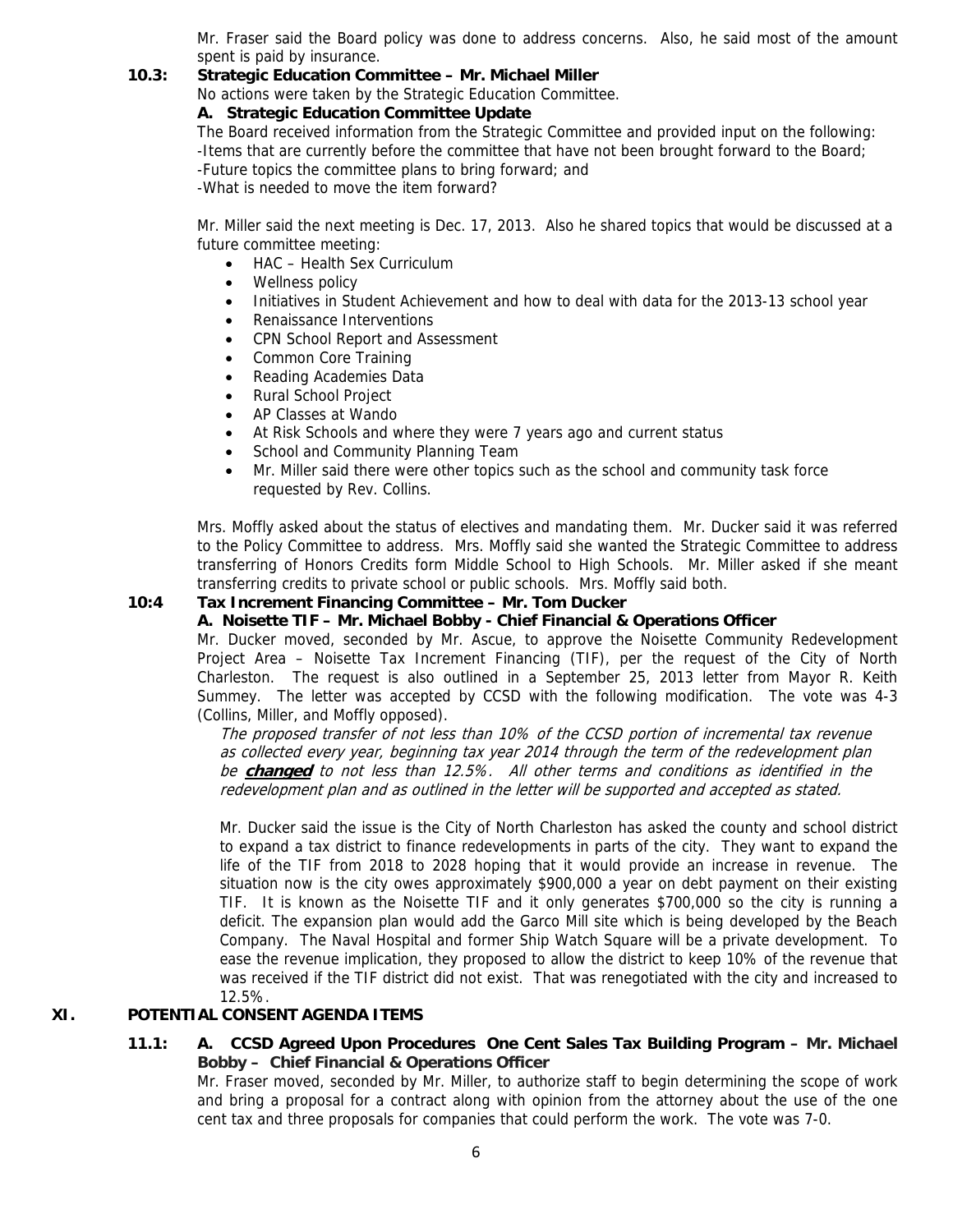Mr. Ducker requested a list of firms that could do the work. Mrs. Coats asked if he wanted multiple bids. Mr. Ducker agreed. This was also added to the motion.

Mr. Bret Johnson gave a brief overview of the recommendation on behalf of the CEEFC committee. He said to date there has been over \$130 million of sales tax distributed toward the referendum project. There were five projects that are either complete or will be completed by the end of January. There are six more in active construction today. There are internal control policies to cover the disbursement of these funds in the building program.

Mr. Johnson shared a recommendation from CEEFC. In the previous building program, an audit was done to ensure that the contract selection and disbursement of funds was done in accordance with policy. The Committee doesn't really have the ability to audit that so they recommend that an external audit be performed by an independent accountant to review some of the projects.

Mrs. Moffly asked if the one cent sales tax could be used to do the audit. Mr. Fraser said he felt sure it could. Mr. Bobby confirmed that it could be used. Mrs. Moffly said the audit wasn't listed on the referendum. Mr. Bobby said legal expenses and other kinds of transactions were included in the soft costs in all of the projects. However, he could get a legal opinion from general counsel.

Then Mrs. Moffly suggested sending it to the Audit & Finance Committee. She also suggested that some schools weren't attractive. Mr. Miller said that was Mrs. Moffly's opinion.

Mrs. Moffly requested the cost and opinion instead of the agreed upon opinion. Mr. Johnson said the committee requested the agreed upon opinion because they accepted the scope. With audits, the company sets the scope. However, Mrs. Moffly said the state board wouldn't accept an agreed upon opinion.

Mrs. Coats questioned the value in paying more than what is needed. Then she asked if the motion could include a not to exceed amount. Mr. Bobby said they would get prices regarding the agreed upon procedures because what they asked for is going to be reflected in the price. So, until it the scope is determined, the price cannot be locked in.

#### **B. New Jennie Moore ES – Building & Finishes Package – Mr. Bill Lewis – Chief Operating Officer**

Mr. Miller moved, seconded by Mr. Fraser, to approve a recommendation authorizing staff to enter into a contract with the lowest responsible responsive bidder for the New Jennie Moore Elementary School Building & Finishes Package at a Not to Exceed amount of \$26,900,000.00. The funding source is the One Cent Sales Tax revenues. The vote was 7-0.

Rev. Collins asked about advertisements and if this agenda item and the next - 11.1C were advertised in the Chronicle newspaper. Mr. Lewis said he would check.

**C. New Laing MS – Building & Finishes Package – Mr. Bill Lewis – Chief Operating Officer**  Mr. Fraser moved, second by Mr. Miller, to approve a recommendation authorizing staff to enter into a contract with the lowest responsible responsive bidder for the New Laing Middle School Building and Finishes Package at a Not to Exceed amount of \$29,900,000.00. The funding source is the Once Cent Sales Tax revenues. The vote was 7-0.

Mrs. Coats asked if the project was still on time and within budget, what is the projected opening and projected total budget including funds expended to date.

#### **D. P1404 Data Analytics Software – Mr. Michael Bobby – Chief Financial & Operations Officer**

Mr. Fraser moved, seconded by Mr. Miller, to approve a recommendation to award a Request for Proposal for P1404 Data Analytics Software. This project will be funded by Fixed Cost of Ownership funds in the amount of \$100,000.00 for year one (\$75,000 for Data Analytics Software and \$25,000 for hardware acquisition and operating system licensing). The vote was 7-0.

**E. Revision of P-Card Manual – Mr. Michael Bobby – Chief Financial & Operations Officer**  Mr. Fraser moved, seconded by Mr. Ascue, to approve a recommendation to accept revisions to the Procurement Card Manual, at no cost to the district. The vote was 7-0.